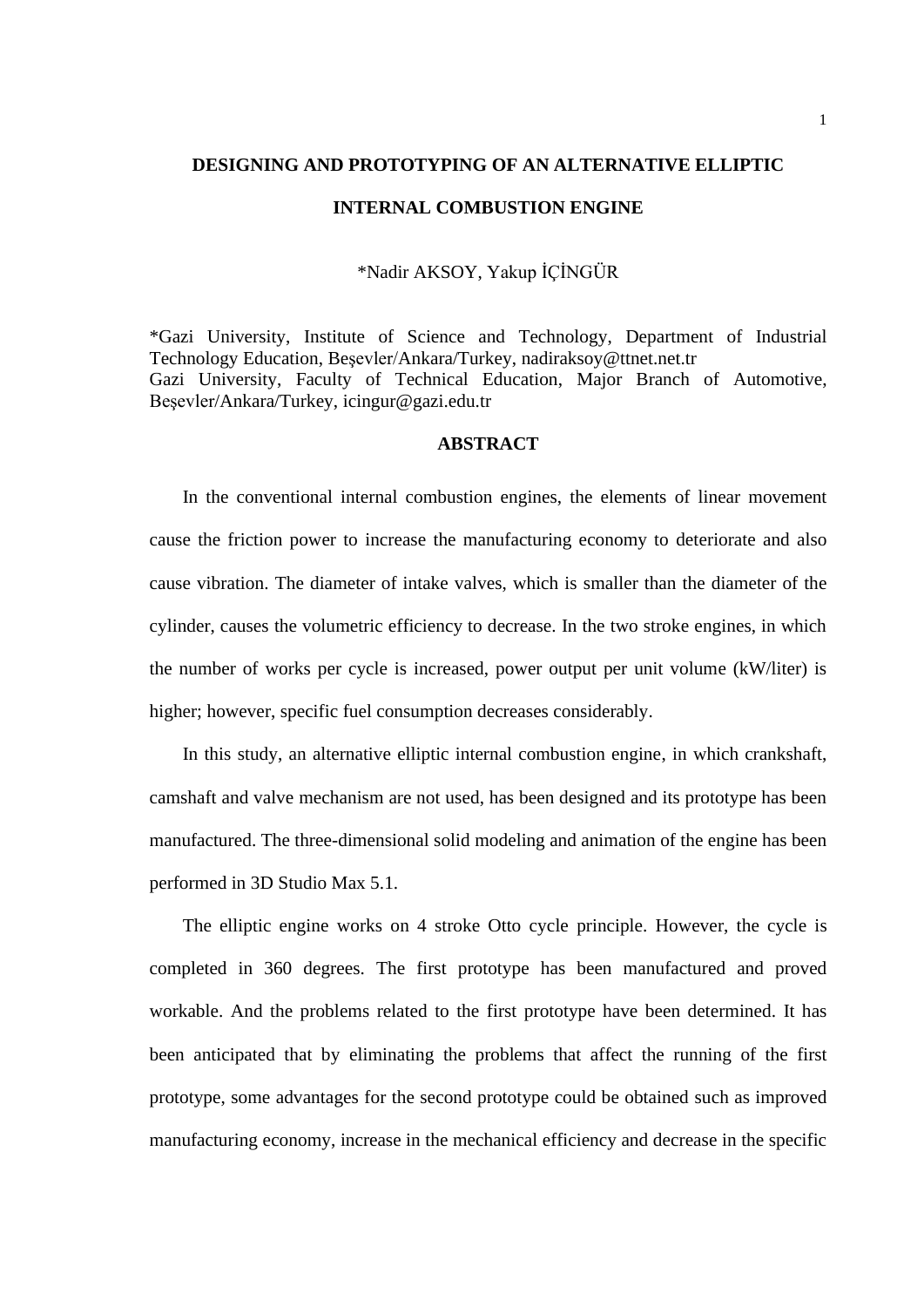fuel consumption. Furthermore, the patent application of this new engine has already been made.

*Key Words : Alternative engines, elliptic engine, internal combustion engine*

#### **1. INTRODUCTION**

 The elements of linear movement in the conventional internal combustion engines such as connection rod, crankshaft, camshaft and valve mechanism cause a part of the power to be wasted for the friction losses in the conventional internal combustion engines and cause the manufacturing economy to deteriorate and also noise and vibration. (1, 2). Besides, since the plate diameter of intake valve is smaller than the diameter of the cylinder, volumetric efficiency decreases (3, 4). And in two stroke engines, the increase rate of specific fuel consumption is higher than the increase rate of the power output per unit volume due to the fact that intake, compression, power and exhaust stroke are all interconnected (5, 6).

In this study an alternative elliptic internal combustion engine with air cooling system, in which connection rod, crankshaft, camshaft, valve mechanism and other gears in connection with these are not used, has been designed and its prototype has been manufactured<sup>1</sup>. In the elliptic engine which operates according to the 4 stroke Otto cycle principle, while one power stroke is performed for each cylinder per cycle of 360 degrees, the four strokes are independent of each other. The three-dimensional solid modeling and the animation of the engine has been performed in 3D Studio MAX 5.1. Moreover, the patent application of this new engine has already been made.

<sup>&</sup>lt;sup>1</sup> The manufacture of this prototype has been funded by Gazi University, Scientific Research Projects.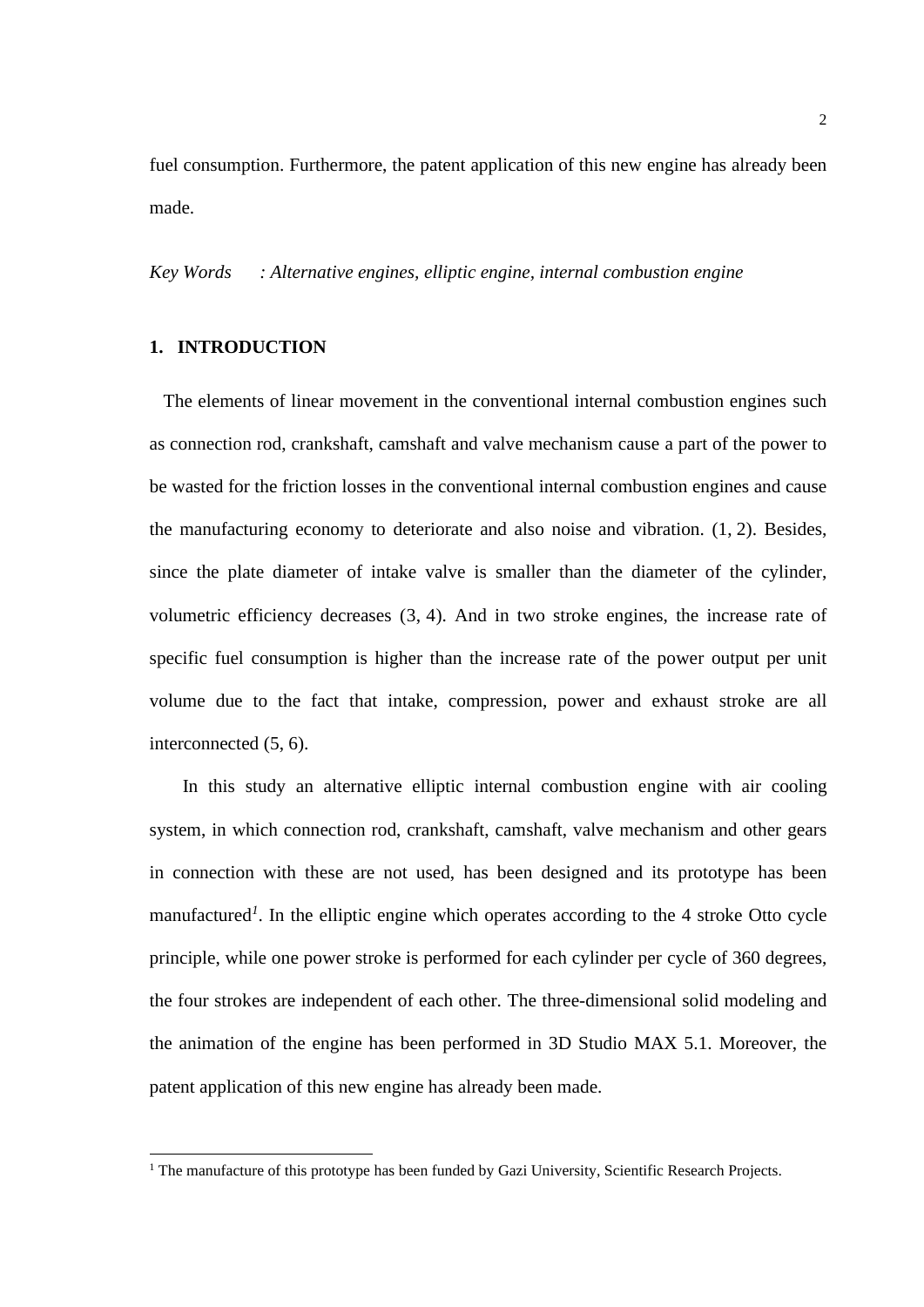The first manufactured prototype of the elliptic engine has proved workable. The problems related to manufacturing and working parameters of this prototype have been determined. One of these problems is compression leakage that occurs between the cylinder case and timing shaft. It has been anticipated that by eliminating this problem which affects the running of this first prototype, some advantages for the second prototype could be obtained such as improved manufacturing economy, increase in mechanical efficiency and decrease in the specific fuel consumption*<sup>2</sup>* .

#### **2. SOURCE RESEARCH**

 The thought of creating variable volumes in a closed cell, which is the working principle of the internal combustion engines, could be put into practice with various designs. In the new engine designs, there is a tendency towards the conversion of the pressure occurred by ignition of the compressed fuel-air mixture to direct circular movement. The common property of most of these new engines is that camshaft, valves and the other parts with linear movement that operate in connection with these are not used. It is observed that while crankshaft, cylinder and piston are used in some systems, these engine elements are not used in some others. (7, 8). In some of the designs of new engines, the pistons tend to perform the linear movement in order to form four cycle movement when they are turning around an axis rather than performing it in a constant position. And this facilitates the engine to get over the dead points and accordingly to overcome the inertia power more easily with comparison to the conventional piston engines which move only in one axis (up and down). Apart from that, efforts related to using big ports instead of small intake valve and exhaust valve and accordingly decreasing the number of the parts used and on

<sup>2</sup> Visit [http://web.ttnet.net.tr/nadiraksoy and](http://web.ttnet.net.tr/nadiraksoy%20and%20e) [http://www.geocities.com/el](http://www.geocities.com/e)iptikmotor01.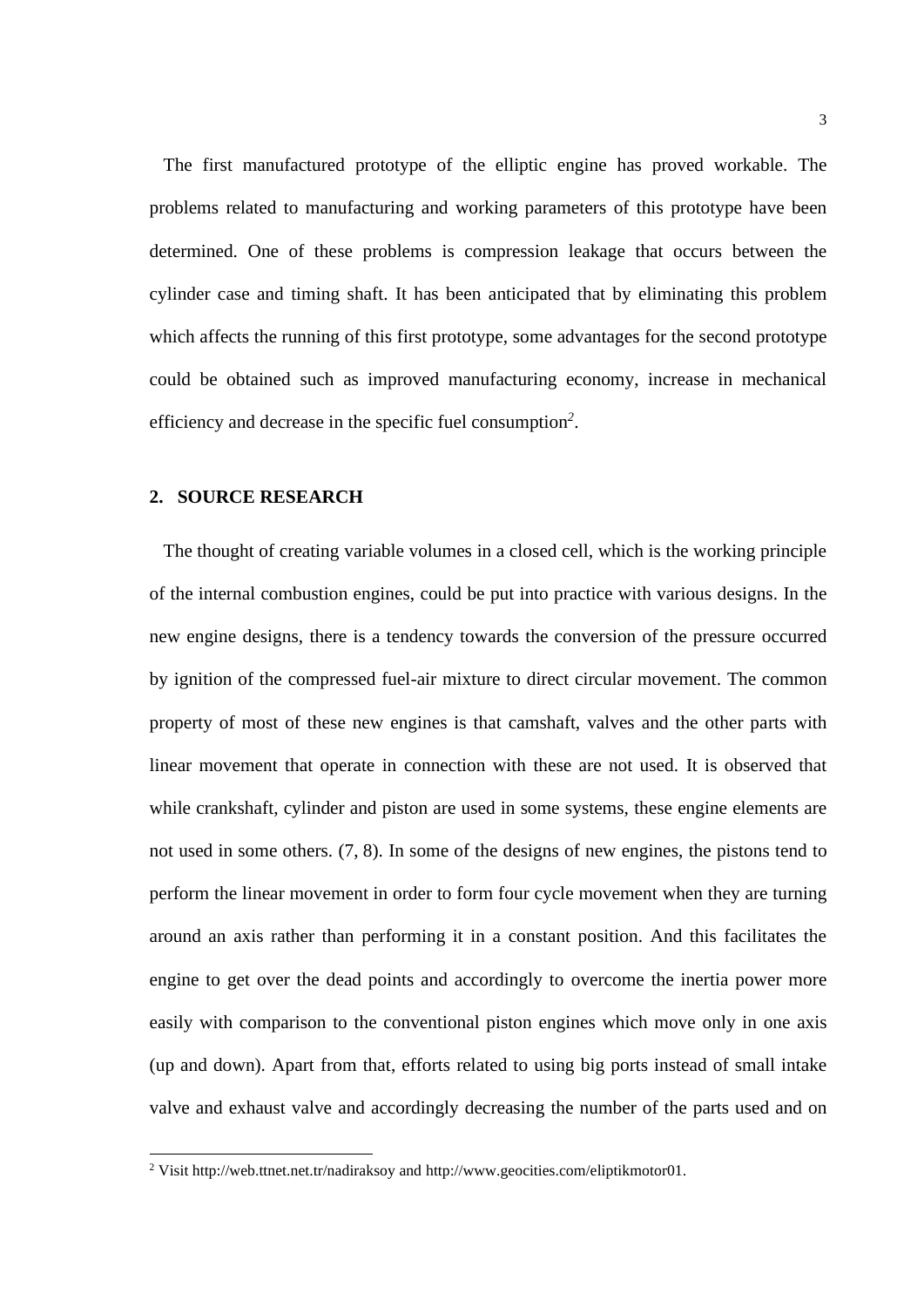the other hand improving the volumetric efficiency draw attention in recent days. Exhaust stroke occurs when pistons, which are passing through the exhaust ports, push the burnt exhaust gases. Increasing the power stroke per cycle, decreasing the friction power by reducing the number of the parts used and increasing the volumetric efficiency by using wide ports instead of valves are all the advantages of these alternative engines. Some of the designs that resemble the structure of the elliptic engine are illustrated below.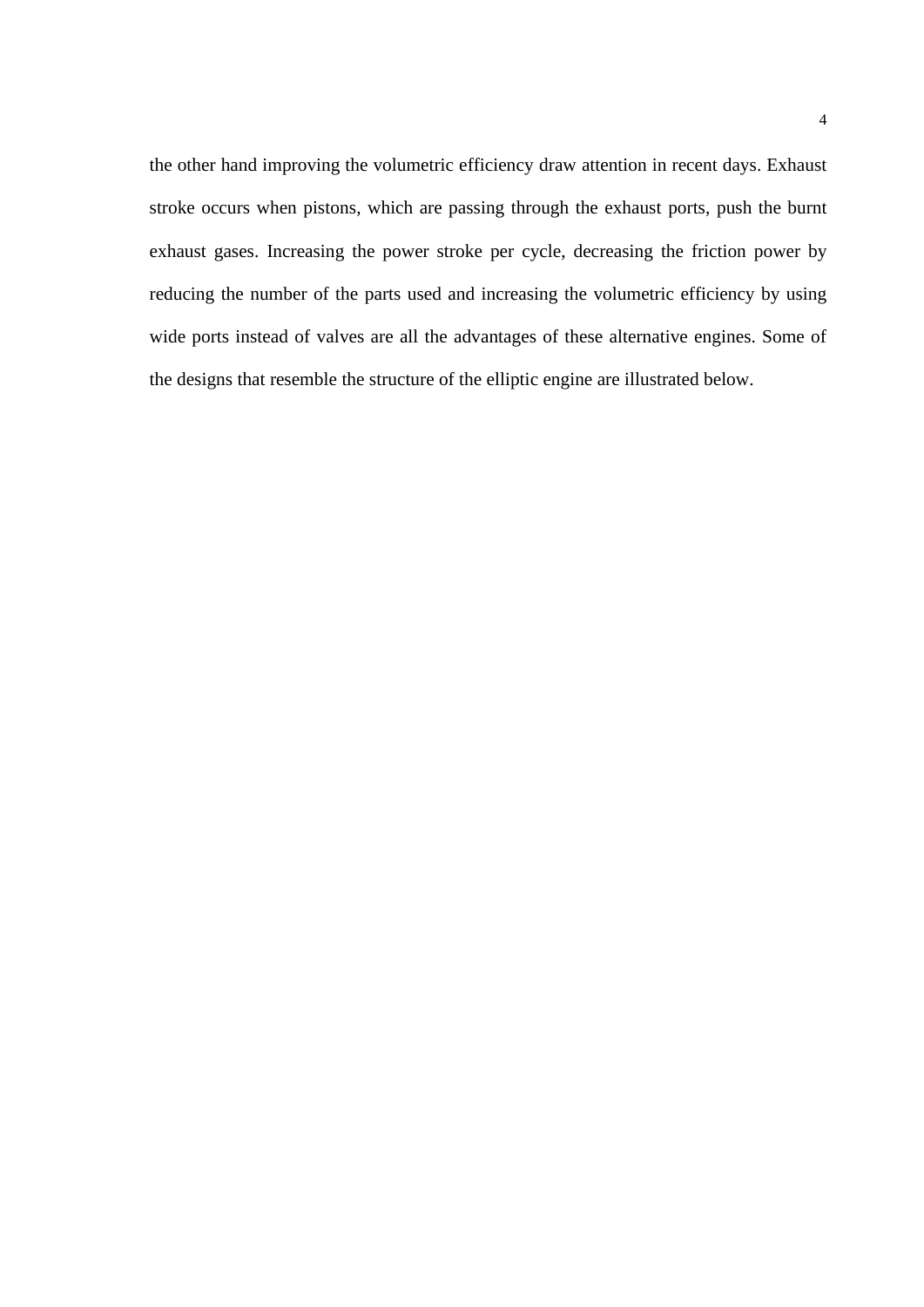## **2.1. The Tritec Power Unit**

 It is shown in Figure 2.1, pistons at constant position form four cycle movement by making regular linear movement as the conventional internal combustion engines.



Figure 2.1. The General View and Operation of the Tritec Engine

 Here, the difference is the use of a rotor instead of crankshaft. The pistons are free and have no connection with rotor. The triangle rotor turns in arrow direction as shown in Figure 2.1, so course movement of the pistons occurs. The pressure that occurs by ignition of compressed fuel-air mixture pushes the piston through the rotor and by this way the rotor is turned in arrow direction by the piston.

 The engine, which is USA patented with the number of 5229529, is a Canadian design and have some advantages such as reduced number of the parts, low cost of maintenance and lower volume. Its manufacturing and installation are easier as well (9). Its engine speed is higher in comparison with the conventional engines. Other advantages of this engine include easy modular design, high tork output at low speeds, reduced number of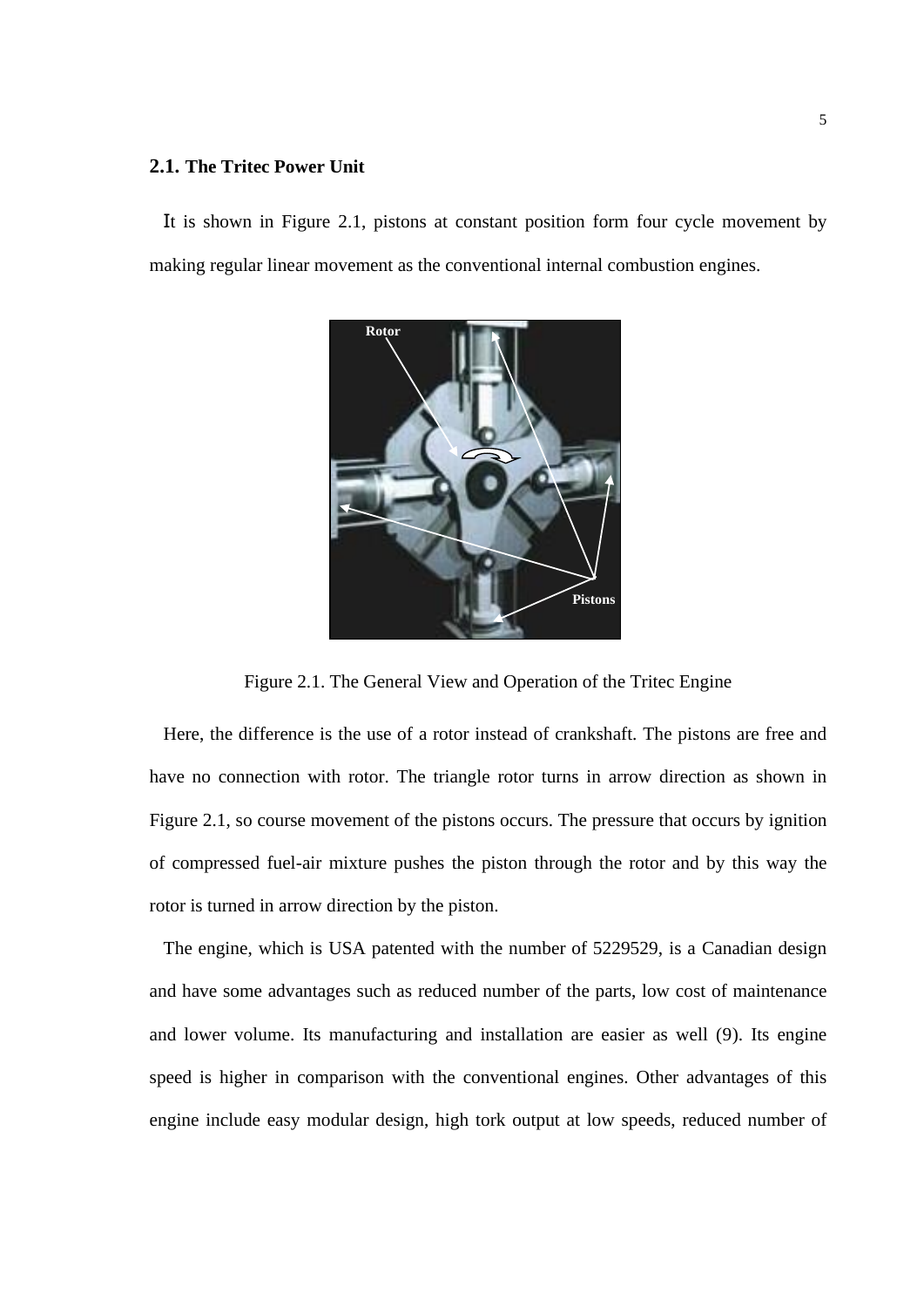the moving parts and high thermal efficiency. According to the measurements on the prototype, a rate of 25% increase in general efficiency has been observed.

## **2.2. Turbine Engine**

 The engine with number 6164263 is USA patented and that with number 2192714 is Canada patented. As shown in Figure 2.2, the rotor, which is composed of four parts, rolls in an oval guide roller and performs four cycle movement by making use of the gaps of different volumes as in Wankel engine (10).



Figure 2.2. Operation of Turbine Engine



Figure 2.3. Manufacturing of a small Turbine Engine

 Four power strokes are formed per each cycle. It can easily be structured as in lowvolume manner (Figure 2.3). It is successfully applied in wood choppers and at least a rate of 20% energy is saved. Moreover, value of vibration and noise is reduced. A small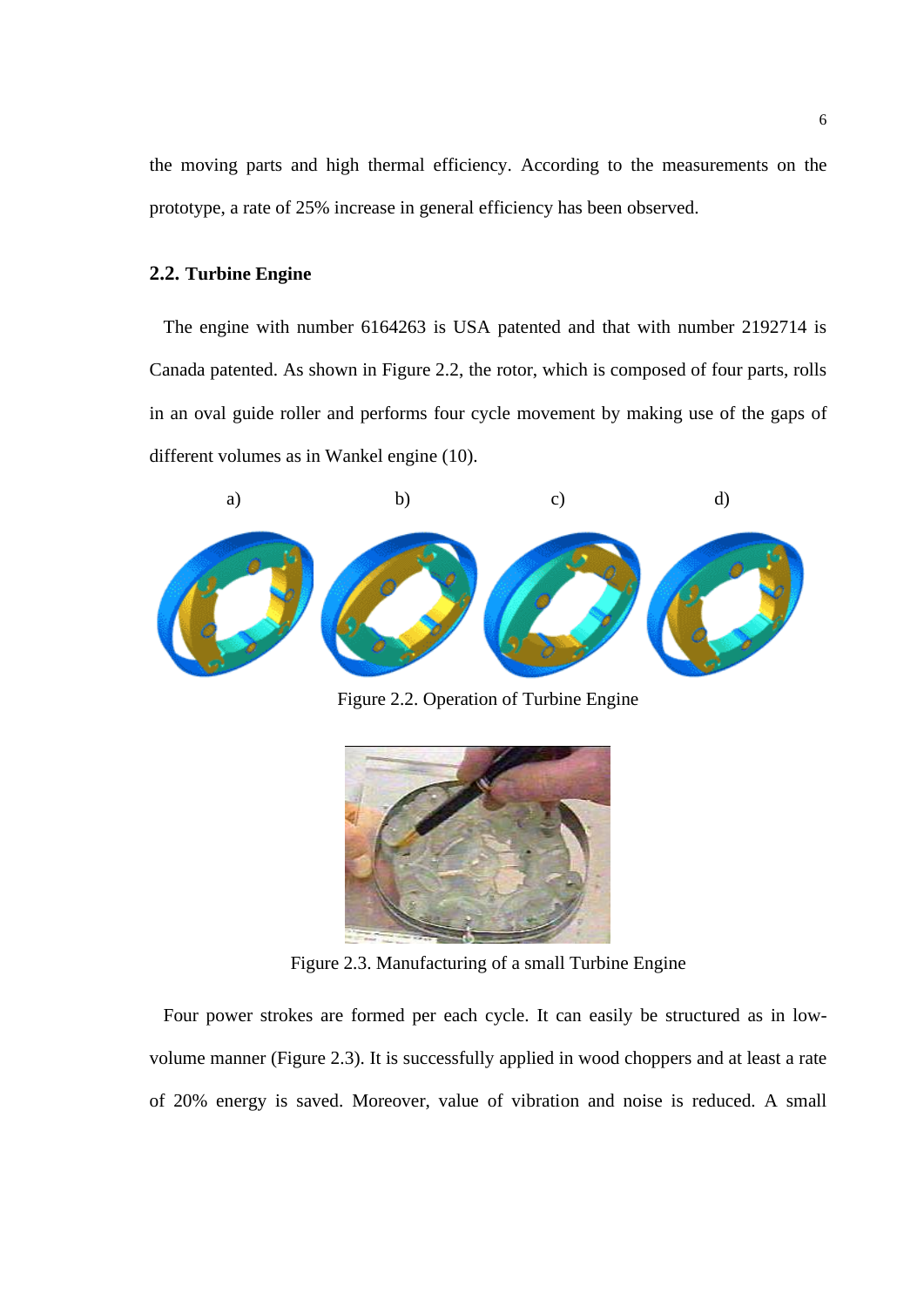prototype with a QT400 series of air-cooling system shows that these engines can also be used in aviation industry (11) and have a wide range of applications like pneumatic type.

#### **2.3. Markel Engine (Or Rotary Body Markel Engine)**

 Markel Engine, whose operation is shown in Figure 2.4, is USA patented. Pistons in the cylinder block rotate the outlet shaft, which is offset from the center, together with the cylinder block, by the help of combustion pressure. There is a shaft which is placed in center instead of crankshaft and turns at a speed rate of 1/1 together with the cylinder block. Power stroke for each piston occurs at 720 degrees of outlet shaft type (12).



Figure 2.4. Operation of Rotary Body Markel Engine

 The moment produced does not differ much in angular variety with outlet shaft. The cycle efficiency is increased by 30 % (13). Both vibration and number of the parts are reduced, and cost of manufacturing is lower in comparison with conventional internal combustion engine. It is air-cooled and does not need cooling water. Moreover, it is simple in mechanical design.

# **3. OPERATIONAL PRINCIPLES OF DESIGNED ELLIPTIC ENGINE**

### **3.1. Principle of Operation**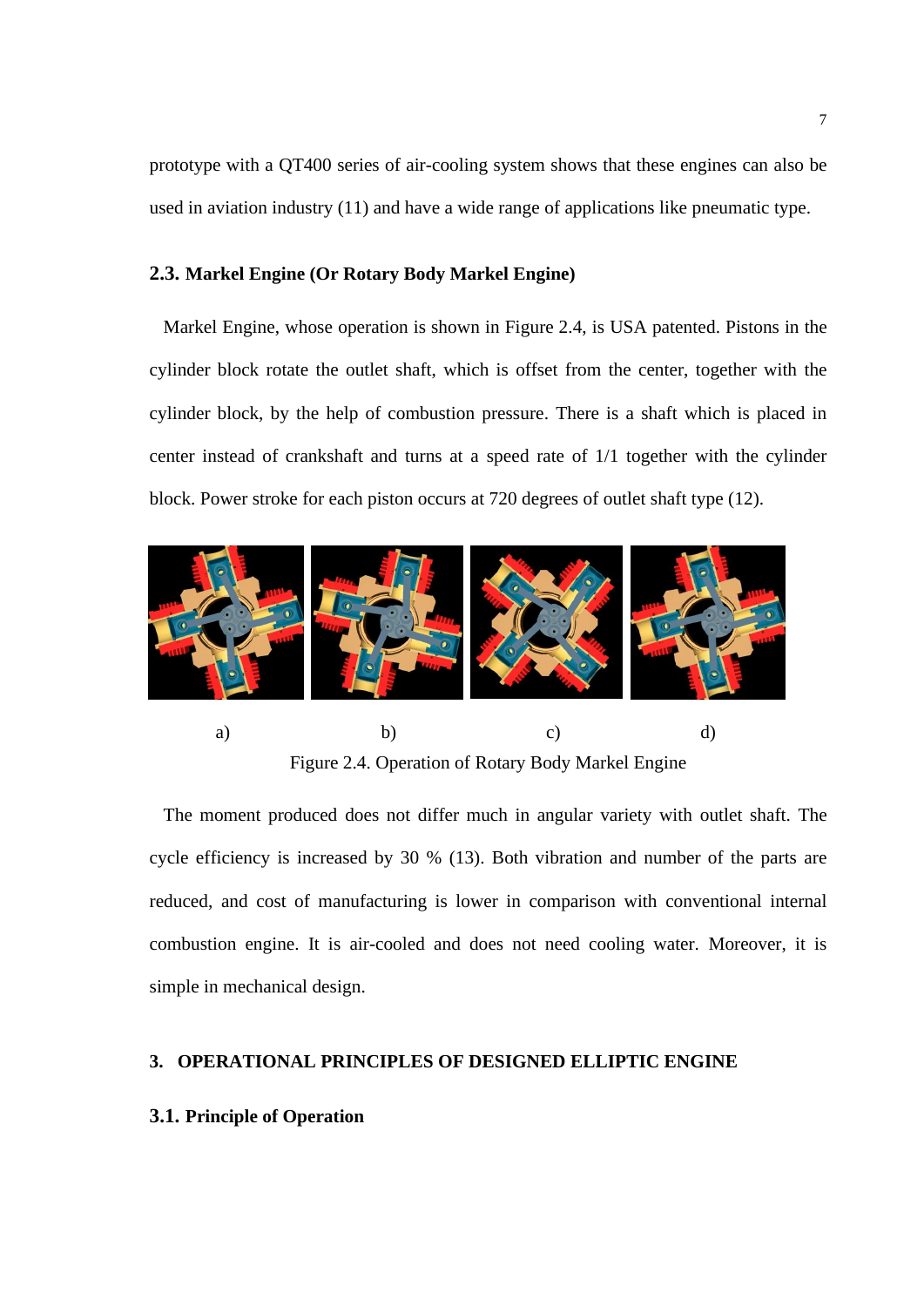As shown in Figure 3.1, the pistons in the cylinders create combustion chamber with their movements inside the elliptic guide. The pistons rotate the cylinder block while leaving the cylinder by the help of the pressure occurred by the combustion of fuel-air mixture compressed in this combustion chamber. Since the pressure which occurs in combustion chamber affects the guide at different angles, connecting rods rotate and move inside of the guide and accordingly the cylinder block turns around itself. The cylinder block rings prevent the fuel-air mixture that is compressed between the pistons and timing shaft to leak from the combustion chamber (14).

Intake port which induces fuel and air into the cylinders, exhaust port which directs exhaust gases out from the cylinders, fuel-air entrance placed at both side of the timing shaft and exhaust outlet are shown in Figure 3.1. Carburetor is connected to fuel-air entrance.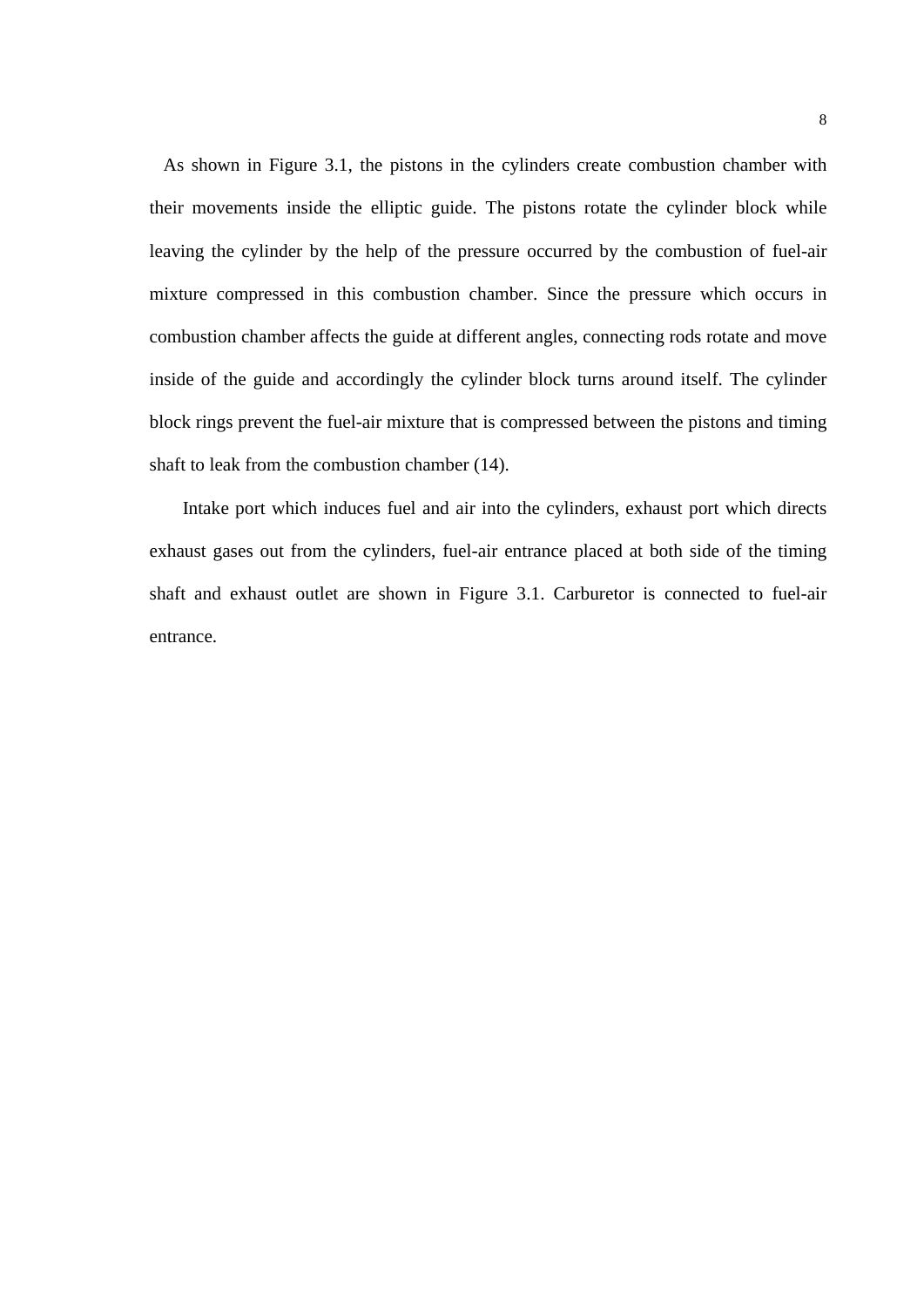

Figure 3.1. Cutaway view of elliptic engine



Figure 3.2. Timing shaft and parts of the Elliptic Engine

**3.2. Theoretical Cycle of the Elliptic Engine**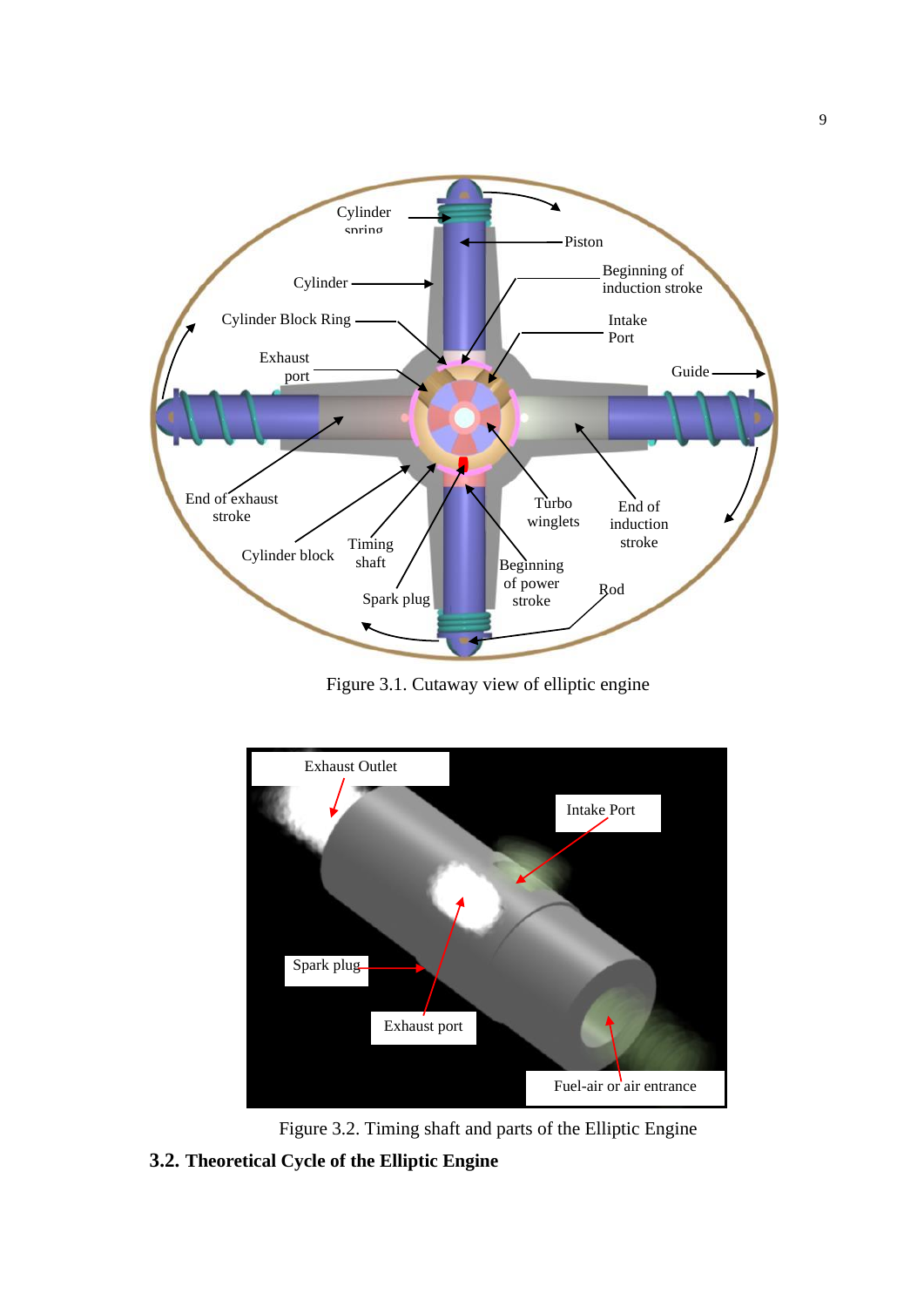First period (0-90 degrees): As shown in Figure 3.3.a, the cylinder body is rotated with the first movement. Pistons are pushed outside with the effect of cylinder springs and centrifugal force. When the first cylinder reaches the induction port, induction stroke begins for this cylinder in Figure 3.3.a, continues in Figure [Figure 3.3.](#page-9-0)b and ends in Figure [Figure 3.3.](#page-9-0)c. During this period, the first cylinder rotates at 90 degrees and fuel-air mixture fills through the induction port into the cylinder. The second cylinder completes the compression period in Figure 3.3.a. At this point, the power stroke begins by ignition of spark plug, continues in Figure [Figure 3.3.](#page-9-0)b and ends in Figure [Figure 3.3.](#page-9-0)c. During this period, the second cylinder also rotates at 90 degrees.



<span id="page-9-0"></span>Figure 3.3. Operational Principle of the Elliptic Engine, First Period (0-90 degrees)

 Second Period (90 – 180 degrees) : As it is shown in [Figure](#page-10-0) 3.4.a, for the first cylinder which passes the induction port, induction stroke ends and compression stroke begins and it ends in [Figure](#page-10-0) 3.4.b. In [Figure](#page-10-0) 3.4.a, the second cylinder forms the exhaust stroke by directing the exhaust gases out from the exhaust port. The exhaust stroke ends in [Figure](#page-10-0) [3.4.](#page-10-0)b.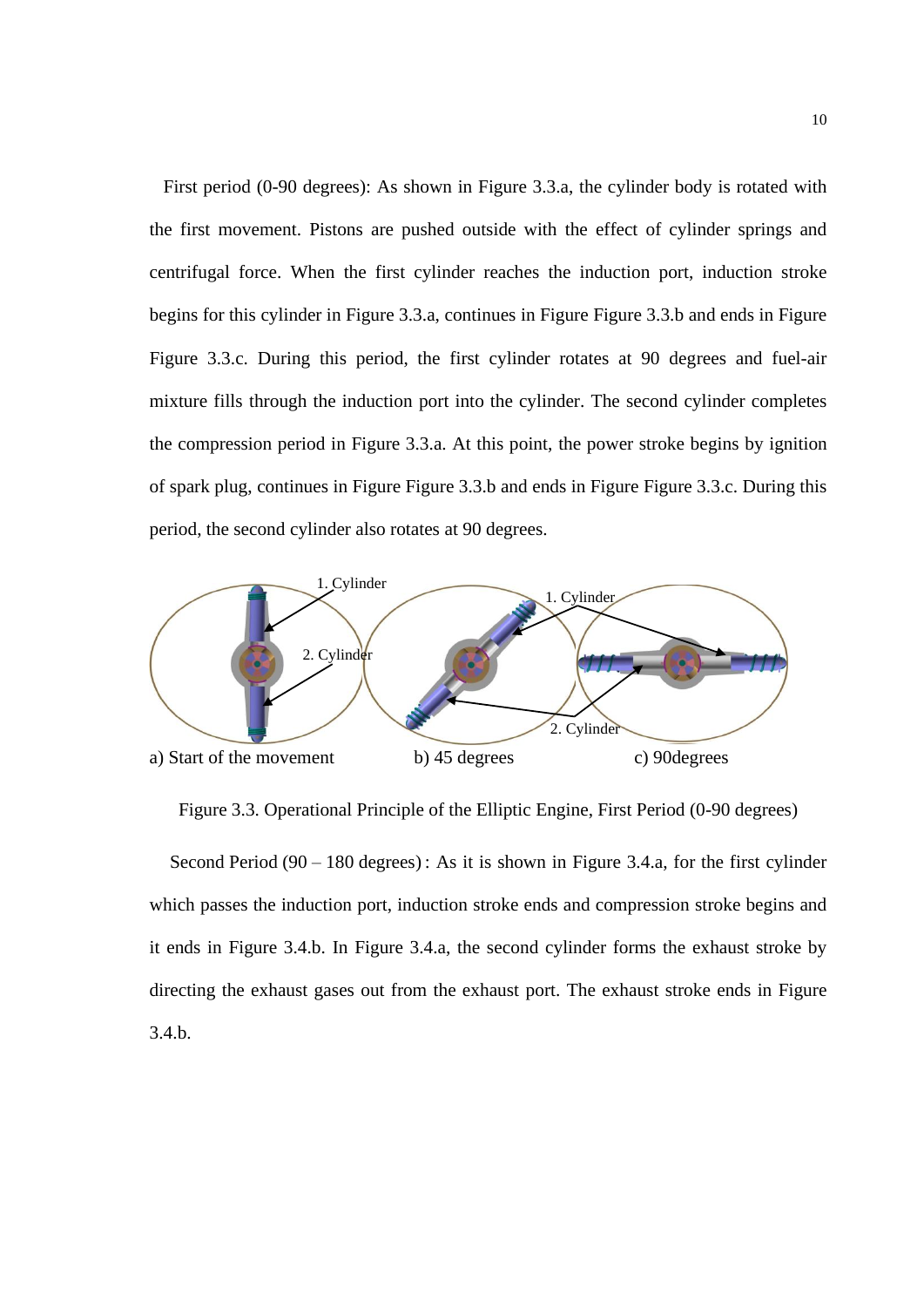

<span id="page-10-0"></span>Figure 3.4. Operational Principle of the Elliptic Engine, Second Period (135-180 degrees)

Third period  $(180 - 270$  degrees): As it is shown in [Figure](#page-10-1) 3.5.a, the first cylinder performs the power stroke. The power stroke continues until [Figure](#page-10-1) 3.5.b. While the second cylinder continues its movement on the induction port as shown in [Figure](#page-10-1) 3.5.a, induction stroke begins and ends in [Figure](#page-10-1) 3.5.b.



<span id="page-10-1"></span>Figure 3.5. Operational Principle of Elliptic Engine Third Period (225-270 degrees)

Fourth Period  $(270 - 360$  degrees) : As it is shown in [Figure](#page-11-0) 3.6.a, when the first cylinder continues its movement on the exhaust port, it directs the exhaust gases inside itself out from this port. The exhaust stroke continues until [Figure](#page-11-0) 3.6.b. The second cylinder forms the compression stroke in [Figure](#page-11-0) 3.6.a. the compression stroke continues until [\(Figure](#page-11-0) 3.6.b).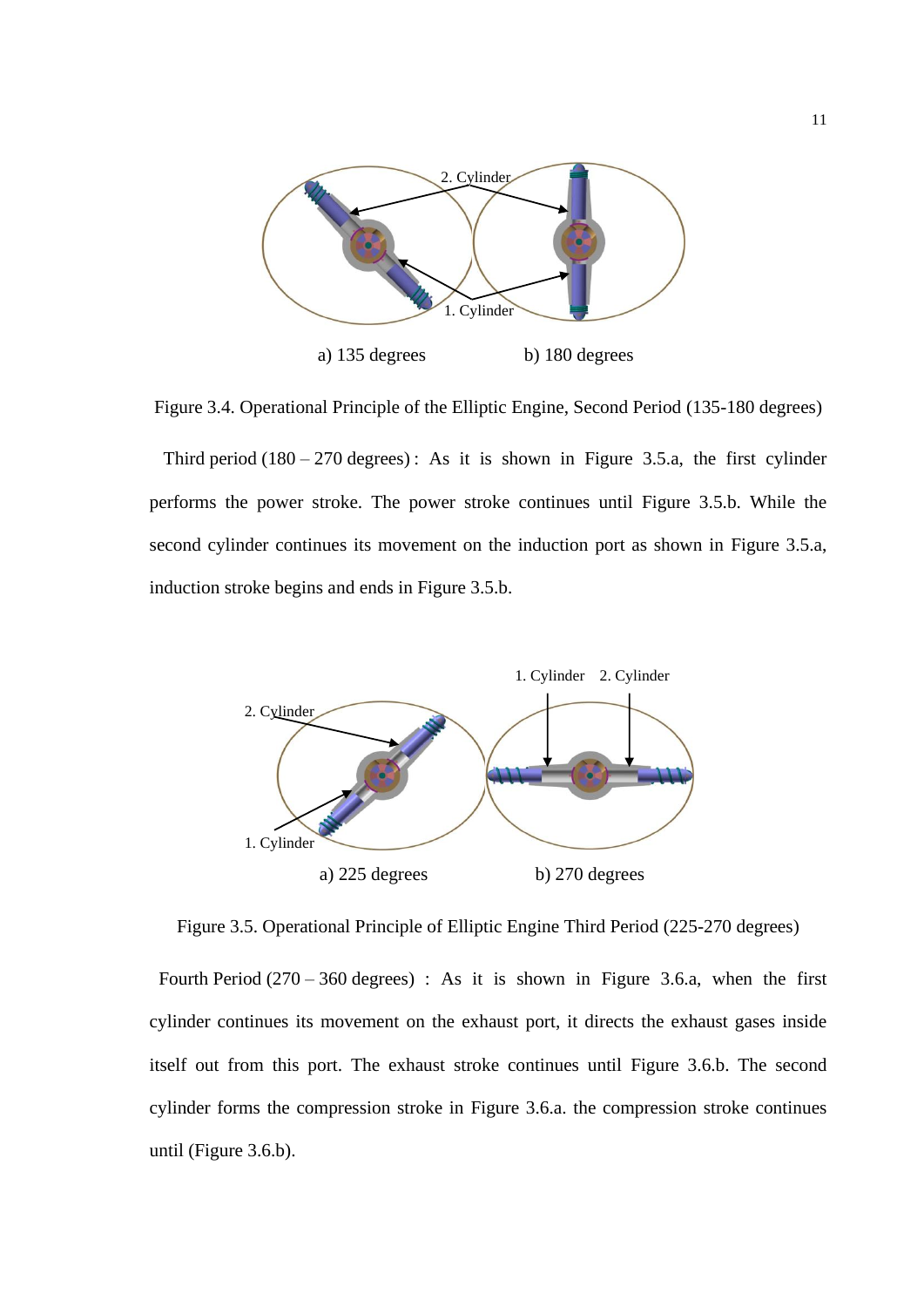

<span id="page-11-0"></span>Figure 3.6. Operational Principle of Elliptic Engine Fourth Period (315-360 degrees)

# **3.3. The Valve Timing Diagram Of The Elliptic Engine**

 The valve timing diagram of the elliptic engine is shown in Figure 3.7. and the total values of the diagram are also given in Table 3.1. below. As it is understood from the values, one power stroke occurs for each cylinder per each cycle of 360 degrees in the elliptic engine.

Table 3.1. Values of valve timing diagram of the elliptic engine

| <b>Induction</b>                                             |                                                          | <b>Exhaust</b>                                             |                                                     |                            |                         |
|--------------------------------------------------------------|----------------------------------------------------------|------------------------------------------------------------|-----------------------------------------------------|----------------------------|-------------------------|
| The intake valve<br>opening before<br>the top dead<br>center | The intake valve<br>closing after the<br>top dead center | The exhaust valve<br>opening before the<br>top dead center | The exhaust<br>closing after the<br>top dead center | <b>Ignition</b><br>advance | <b>Valve</b><br>overlap |
| $6^{\circ}$                                                  | 29°                                                      | $29^{\circ}$                                               | $6^{\circ}$                                         | $5^{\rm o}$                | $12^{\circ}$            |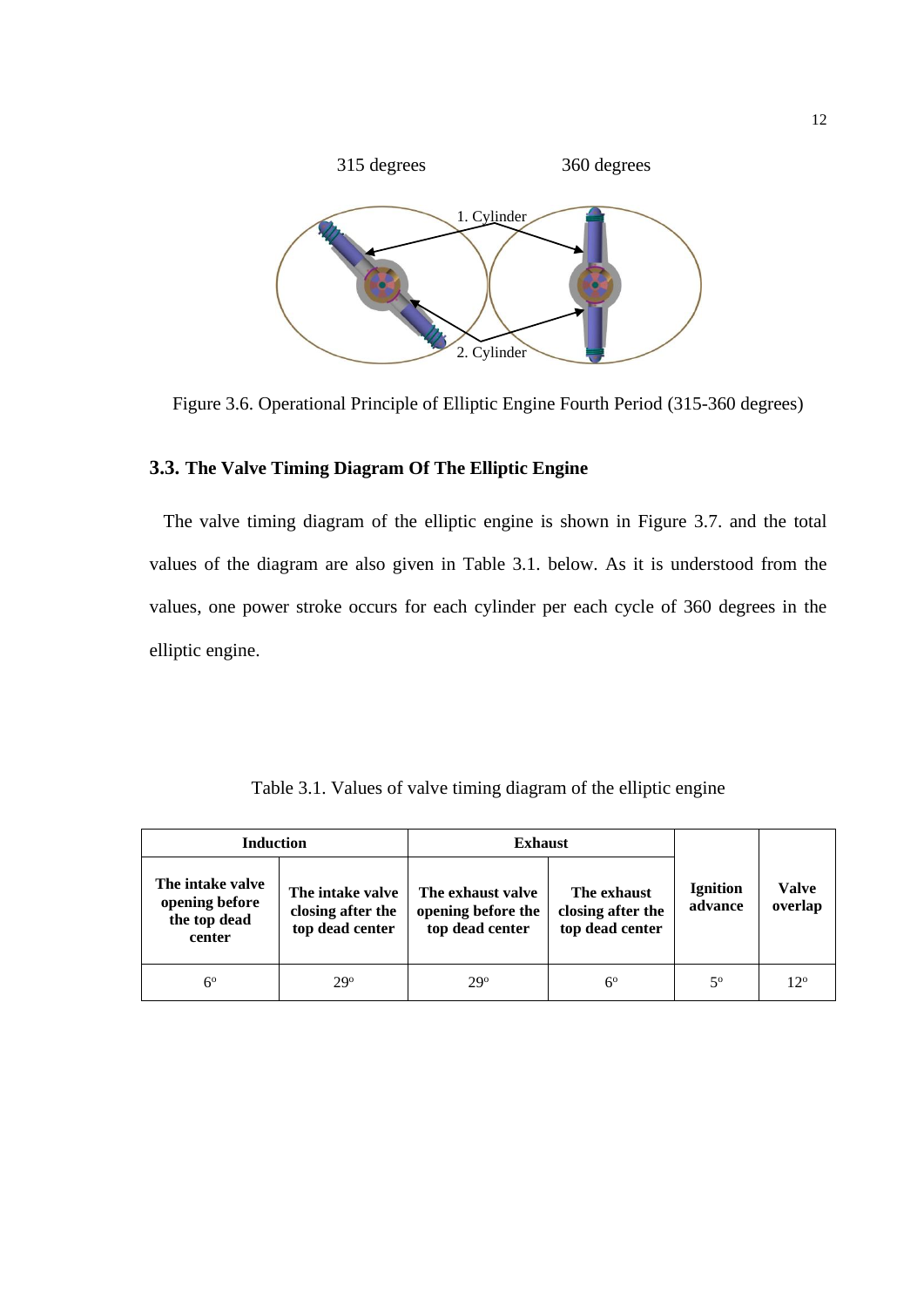

Figure 3.7. The valve timing diagram of the elliptic engine

# **4. MANUFACTURING AND TESTING OF THE PROTOTYPE**

 In order to manufacture the parts such as the body, cylinder block and timing shaft, whose three-dimensional solid modeling has been made, first their models have been designed by using wooden material. The parts, whose models have been prepared, have been construction. The body has been manufactured with aluminum and sfero casting materials (GGG 70 series) have been used for the cylinder block and timing shaft.

 Casting engine parts (body, cylinder block and timing shaft) and other metal parts have been worked for the market within the scope of the project. Aluminum has been used for the piston. Piston balls have been supplied from the market.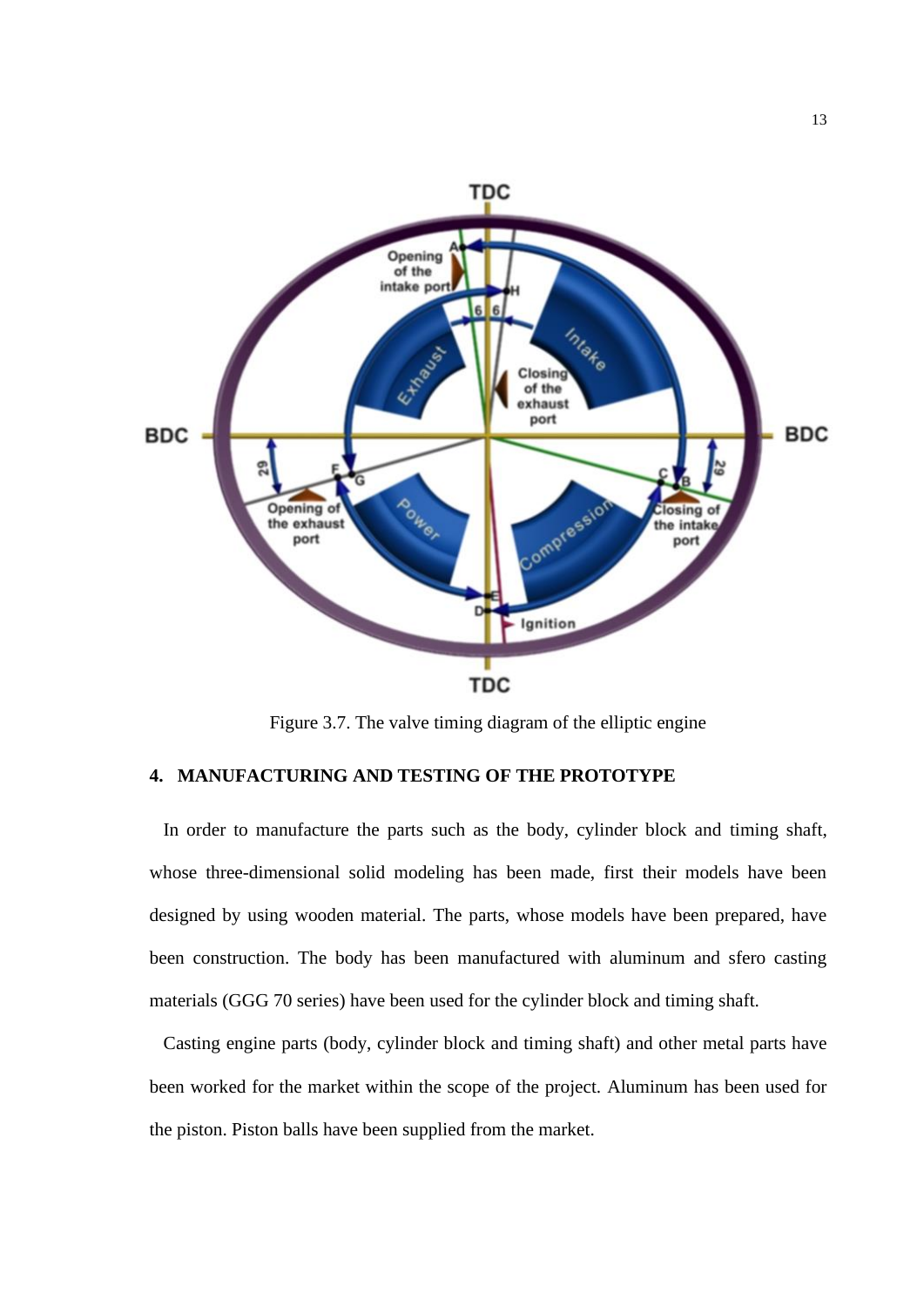It is shown in Figure 4.1 all of the manufactured parts have been installed.

After the installation, prototype engine has been run with gasoline.



Figure 4.1. First installation of the elliptic engine (closed body)

# **5. CONCLUSION AND EVALUATION**

 In this study, parametric calculations, designing, modeling and simulation operations of the elliptic engine have been carried out. According to the parametric calculations, it is concluded that the four cylinder elliptic engine, having a total volume of 132 cc and whose prototype has been manufactured, has a capacity of generating 10.2 KW power at 3000 cycle per minute theoretically.

After the engine proved workable by the help of simulations in virtual environment, the first prototype has been manufactured, installed and operated. Due to some problems related to processing tolerances during manufacture, a precise manufacture couldn't be materialized. The main problem is the manufacture of an elliptic guide. The second prototype will be manufactured on vertical processing bench.

 After the engine has been operated, at the point where the piston is closest to the timing shaft, compressed fuel-ail mixture has leaked out from the working gap and caused compression leakage. In this situation, since the pressure after compression has not occurred properly, the combustion has not been efficient. A part of the exhaust gases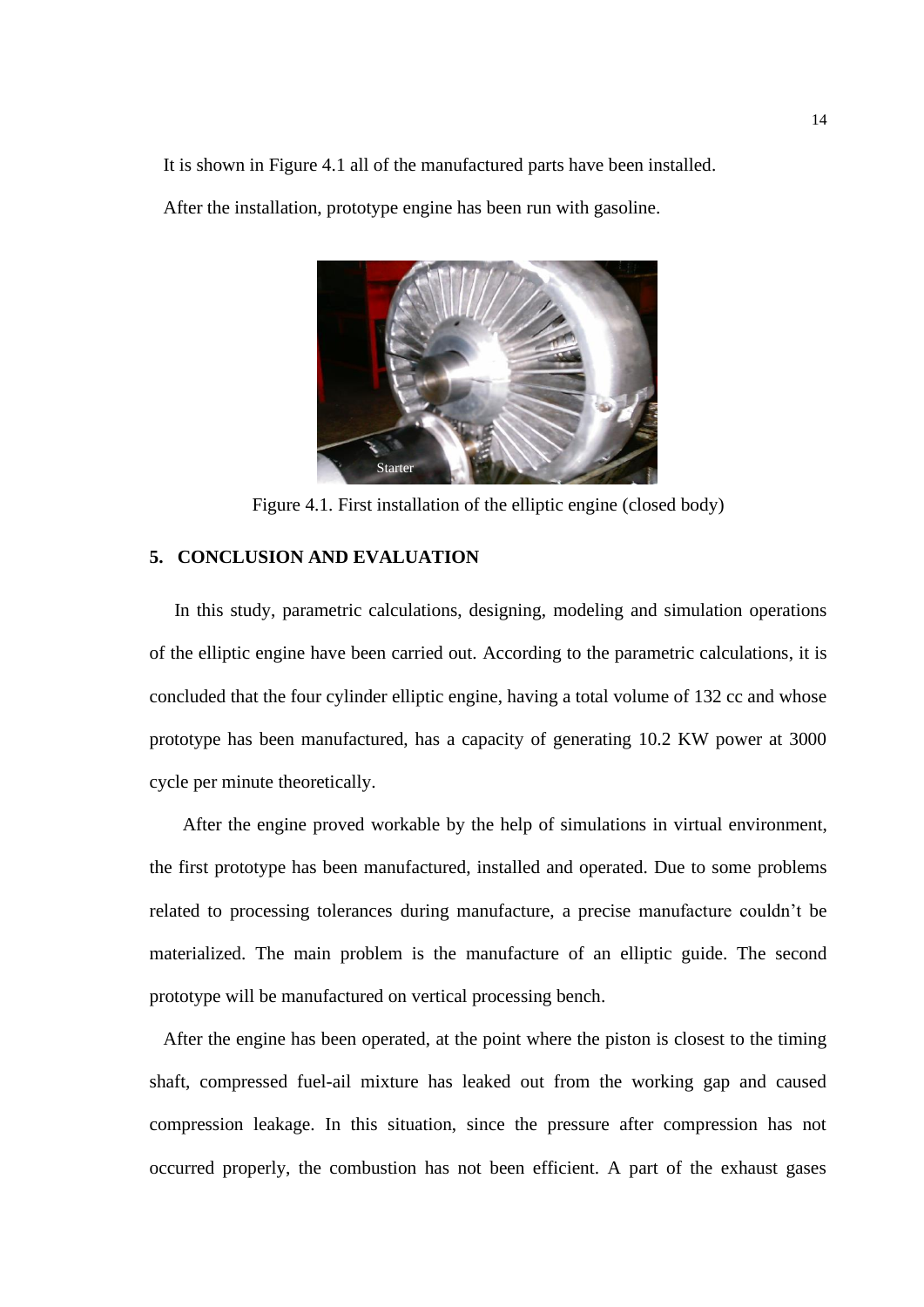occurred after combustion has leaked through the same gaps to the other cylinders and induction port of the timing shaft. This has resulted from the inappropriate processing tolerances during manufacture. Consequently, it is understood that the manufacture of the second prototype of this engine, which is being designed, requires more precise tolerances.

The elliptic engine, whose first design and prototype has been manufactured, can be an alternative to the conventional internal combustion engines once the problems related to the technological manufacture has been solved. Furthermore, this study will serve as a source for everyone who wants to conduct a study about alternative engines.

#### **REFERENCES**

- 2. Heisler, H., "Engine balance and vibration", Advanced Engine Technology, *Society of Automotive Engineers*, Inc., Warrendale, PA, U.S.A., 139-147, (1995)
- 3. Safgönül, B., Ergeneman, M., Arslan, E, Soruşbay, C., "Real cycles in engines", Internal Combustion Engines, *Istanbul Technical University Machine Faculty*, Istanbul, 80-84, 87- 94 (1999)
- 4. Newton, K., Steeds, W., Garrett, T., K., "Constructional details of the engine", The Motor Vehicle, *Society of Automotive Engineers*, Inc., Warrendale, PA., U.S.A., 70-79, (1996)
- 5. Çetinkaya, S., "Real power cycles", Thermodynamic, *Nobel Present,* Ankara, 166-168, (1999)
- 6. Borat, O., Balcı, M., Sürmen, A., "Description and concepts", Internal Combustion Engines, *Gazi University Technical Education Faculty,* Ankara, 20, (1995)
- 7. Internet: The European Patent Office Online.<http://pctgazette.wipo.int/> (2003)
- 8. Internet: United States Patent And Trademark Office Online. <http://patft.uspto.gov/netahtml/search-bool.html> (2003)
- 9. TriTec Power Systems Ltd., "United States Patent", <http://impala.dhs.org/tritec/patent1.htm> (2003)

<sup>1.</sup> Blair, G., P., "Reduction of noise emission from four-stroke engines", Design and Simulation of Four Stroke Engines, *Society of Automotive Engineers*, Inc., Warrendale, PA, U.S.A., 703-705, (1999)